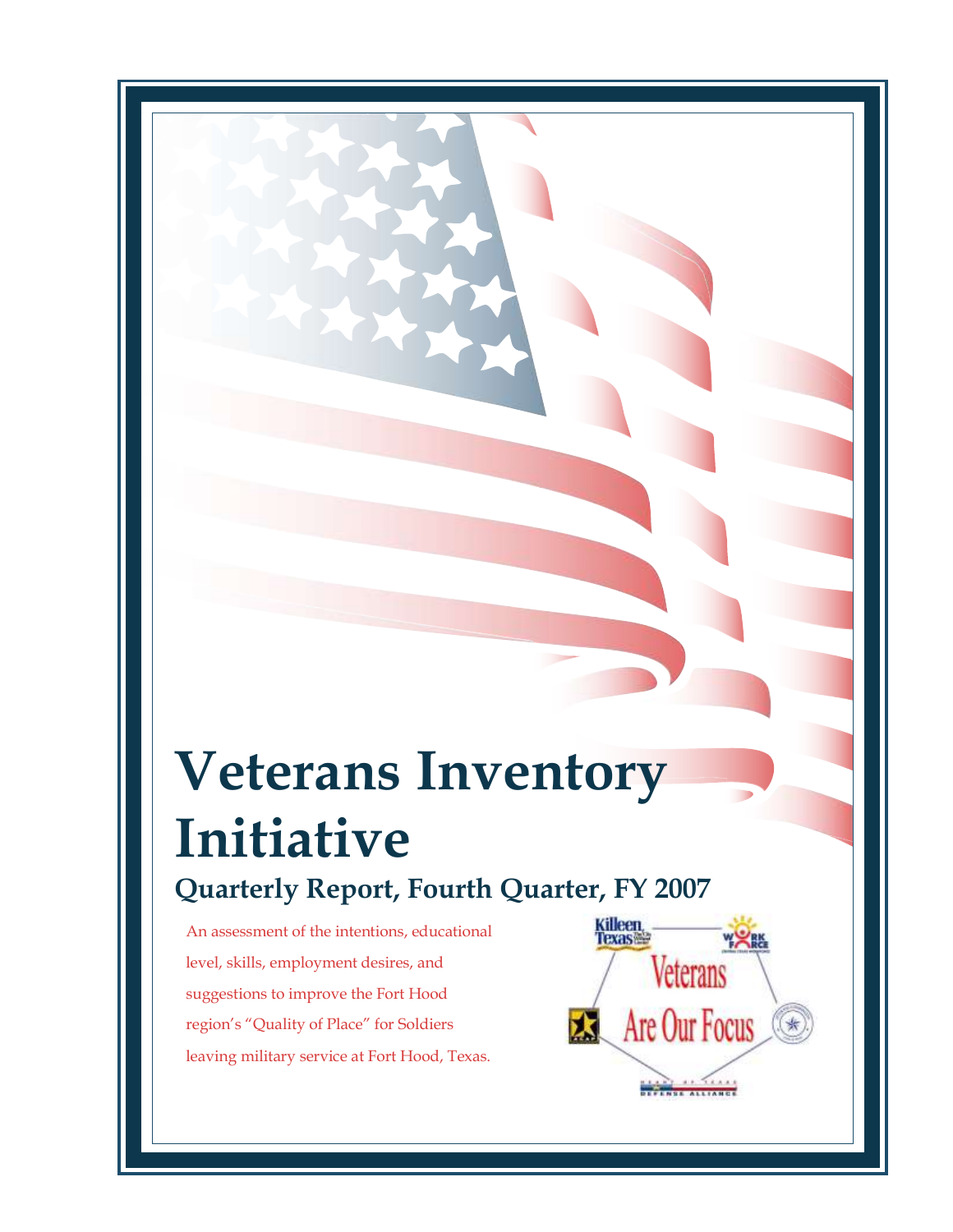

#### **Quarterly Report: 4th Quarter, FY 2007**

(July – September 2007)

**A. BACKGROUND**: *Operation Economic Transformation* is the Greater Killeen Chamber of Commerce plan to identify, measure, and capitalize on new and emerging economic development opportunities present in the Fort Hood region. One key proposal of the plan was to regularly administer a survey designed to capture insightful information regarding the skills and desired career fields of veterans separating from military service at Fort Hood. In July 2006, the following parties entered into a Memorandum Of Understanding (MOU) to routinely inventory the intentions, educational level, skills, employment desires, and suggestions of separating Soldiers in order to improve the Fort Hood regional "Quality of Place":

- Fort Hood Adjutant General/Army Career and Alumni Program (ACAP)
- Central Texas Workforce Board
- Central Texas Workforce Development Centers
- Greater Killeen Chamber of Commerce
- Heart Of Texas Defense Alliance
- Texas Veterans Commission

Data is collected via a voluntary twelve-question survey administered during either the Transition Assistance Program (TAP) workshop or installation final clearance<sup>1</sup>. The purpose for the collection and analysis of this data is threefold:

1. develop and retain the region's skilled and motivated military Veteran workforce;

2. foster innovation and entrepreneurship; retain existing businesses, and attract new business to the region; and

3. align the efforts of the participating agencies to enhance options for current and future/potential residents.

**B. DEMOGRAPHICS:** For the 4<sup>th</sup> Quarter (July through September 2007):

1. 573 Soldiers completing their military service at Fort Hood responded to the survey.

2. 87 percent of respondents were leaving military service prior to becoming retirementeligible (368 reponses/64 percent), or were being medically discharged (133 responses/23 percent).

3. 13 percent (72 respondents) were retiring after 20 or more years of service.

# **DEMOGRAPHIC DISTRIBUTION (4th Quarter/2007)**



1 Retiring Soldiers may participate in TAP up to two years prior to their retirement date, while non-retiring Soldiers may participate up to one year in advance. Approximately 60% of all Soldiers leaving the service at Fort Hood currently attend a TAP workshop, and of those, over 85% respond to this survey of post-military intentions. The Fort Hood Adjutant General reports 7,750 Soldiers separated from Service between October 2006 and September 2007. 4,385 surveys were received for that same period equating to a 94.3% response rate for those attending a TAP workshop.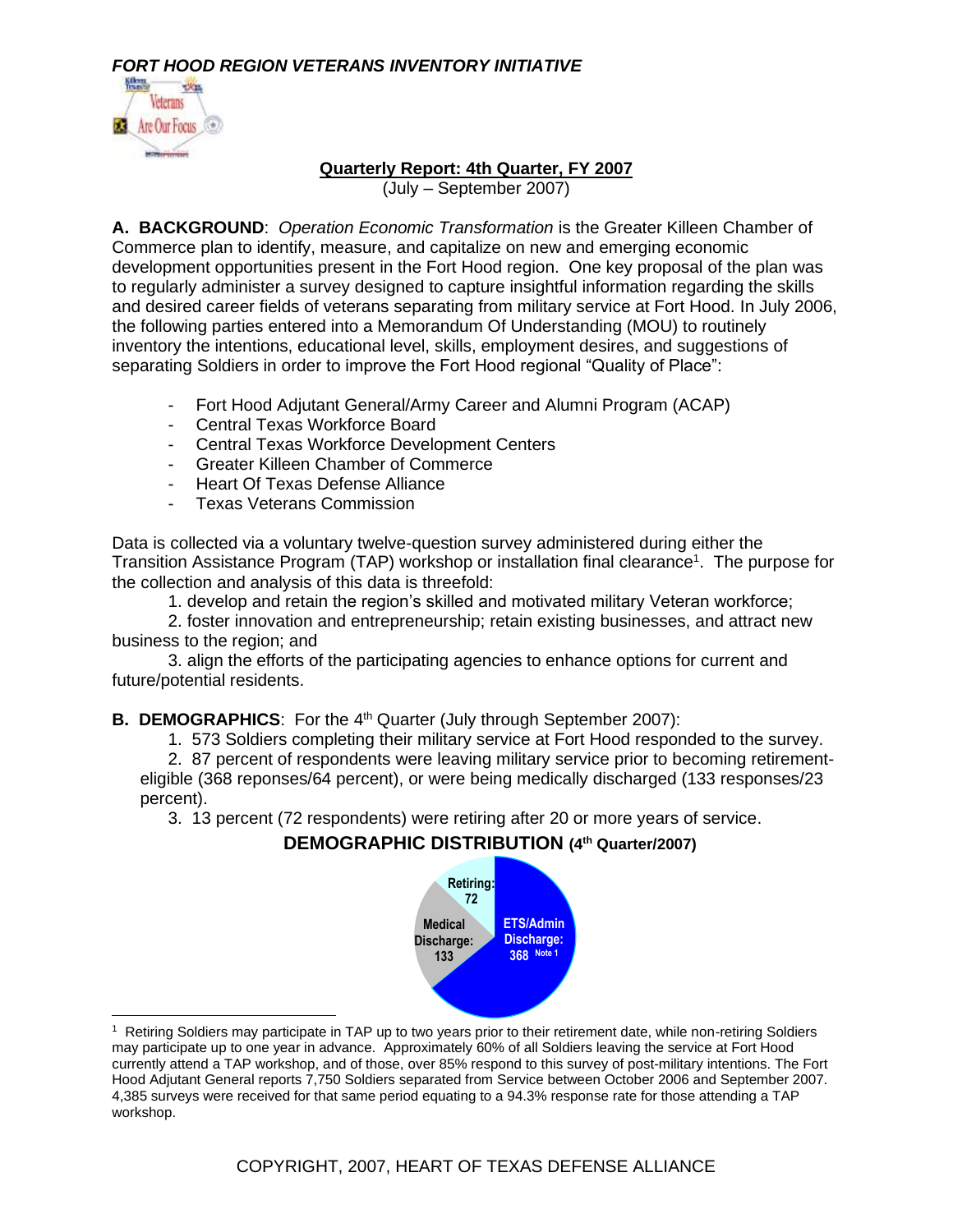

Note 1: Reasons Soldiers leave military service prior to becoming retirement eligible (usually after 20 years of Active service) include Expiration of Term of Service (ETS), i.e. their contractual enlistment term has ended; administrative discharge for a variety of reasons prior to their ETS date; and for medical reasons based upon the recommendations from a board of physicians who determine that a Soldier does not meet medical/fitness retention standards for continued military service.

- 4. For the year-to-date (September 2006 –September 2007):
	- a. 4,385 Soldiers completing their service have responded to the survey.
	- b. 2,881 (65.7 percent) were in the category of ETS/Administrative discharge
	- c. 682 (15.5 percent) were being medically discharged

d. 819 (18.7 percent) indicated their intention to retire with 20-plus years of military service.

Percentages according to the reason cited for leaving the service by quarter and for FY 07 are as follows:



#### **C. INTENTIONS ON STAYING IN THE REGION**:

The respondents were surveyed regarding their intentions about remaining in the region (within 30 miles of Fort Hood – generally equating to the Temple-Killeen-Fort Hood Metropolitan Statistical Area) when their service ended.

1. 178 respondents (representing 30.5 percent of all respondents) indicated they intended to stay in the region. This data represents:

a. 42 retirees (58% of all retirement eligible respondents)

b. 133 (23.2%) non-retirement eligible respondents

c. an additional 166 (29 percent) responded they did not intend to stay in the region, but would do so if desirable employment were available.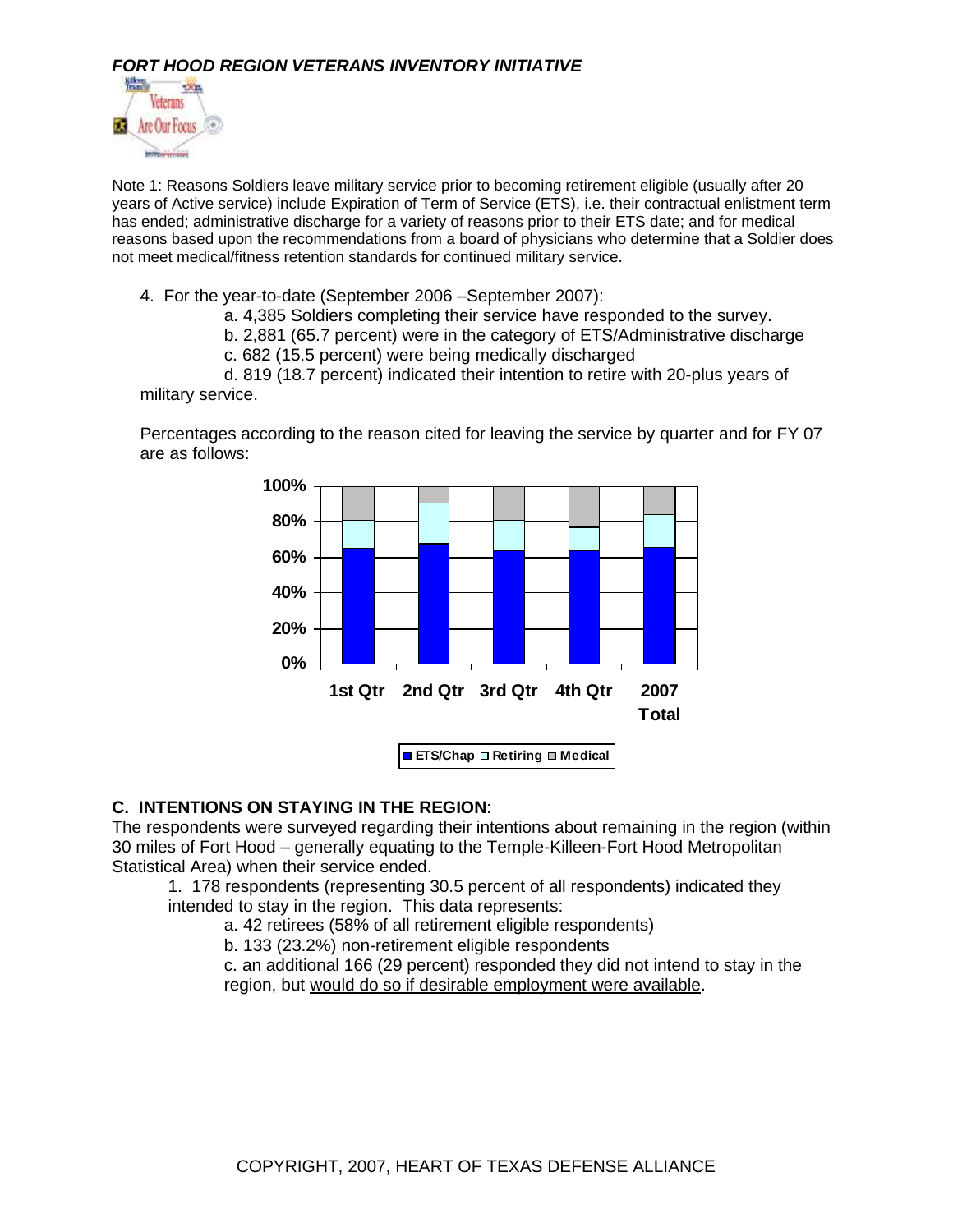



2. For the year-to-date (September 2006 – September 2007) a total of 1,489 Soldiers (34% of all respondents) leaving the service at Fort Hood indicated they intended to remain in the region once their service was completed.

3. Trends and Conclusions. Consistently, 1/3 of the respondents indicate they intend to remain in Central Texas when their service ends. In the 4<sup>th</sup> Quarter, 166 additional respondents would stay in the region if desirable employment were available. For the year to date the number of Soldiers indicating they intended to remain in Central Texas would nearly double if the type of employment the respondent's desire was available. Retiring Soldiers represent 521 of the number remaining in the region – an average of 43 per month.

4. While the Veterans Inventory Initiative only surveys the intent of Soldiers departing the service, it is possible to more accurately track the disposition of the retiring population, using data from the Retired Army Personnel System, which provides the actual numbers of retired Soldiers to zip code level. For the 12-month period ending in September 2007, the total number of military retirees grew by 2.6 percent in the Killeen-Temple-Fort Hood MSA. Nolanville, Harker Heights, Salado, Belton, and Temple each experienced growth rates exceeding the MSA average.

|                       | OCTOBER 2006 | SEPTEMBER 2007 | <b>DIFFERENCE</b> | % CHANGE |
|-----------------------|--------------|----------------|-------------------|----------|
| <b>KILLEEN</b>        | 7413         | 7567           | 154               | 2.1      |
| <b>HARKER HEIGHTS</b> | 1560         | 1698           | 138               | 8.8      |
| <b>TEMPLE</b>         | 1024         | 1058           | 34                | 3.3      |
| <b>BELTON</b>         | 762          | 792            | 30                | 3.9      |
| <b>SALADO</b>         | 194          | 202            | 8                 | 4.1      |
| <b>NOLANVILLE</b>     | 200          | 224            | 24                | 12.0     |
| <b>COPPERAS COVE</b>  | 3001         | 3000           | 1                 | 0.0      |
| <b>GATESVILLE</b>     | 326          | 327            |                   | 0.3      |
| <b>KEMPNER</b>        | 824          | 845            | 21                | 2.5      |
| <b>LAMPASAS</b>       | 341          | 342            |                   | 0.3      |
| <b>MSA</b>            | 15,645       | 16,055         | 410               | 2.6      |

The military retiree rate of growth for north Texas (174 counties less the Killeen-Temple-Fort Hood MSA) was 1.5 percent for the same period.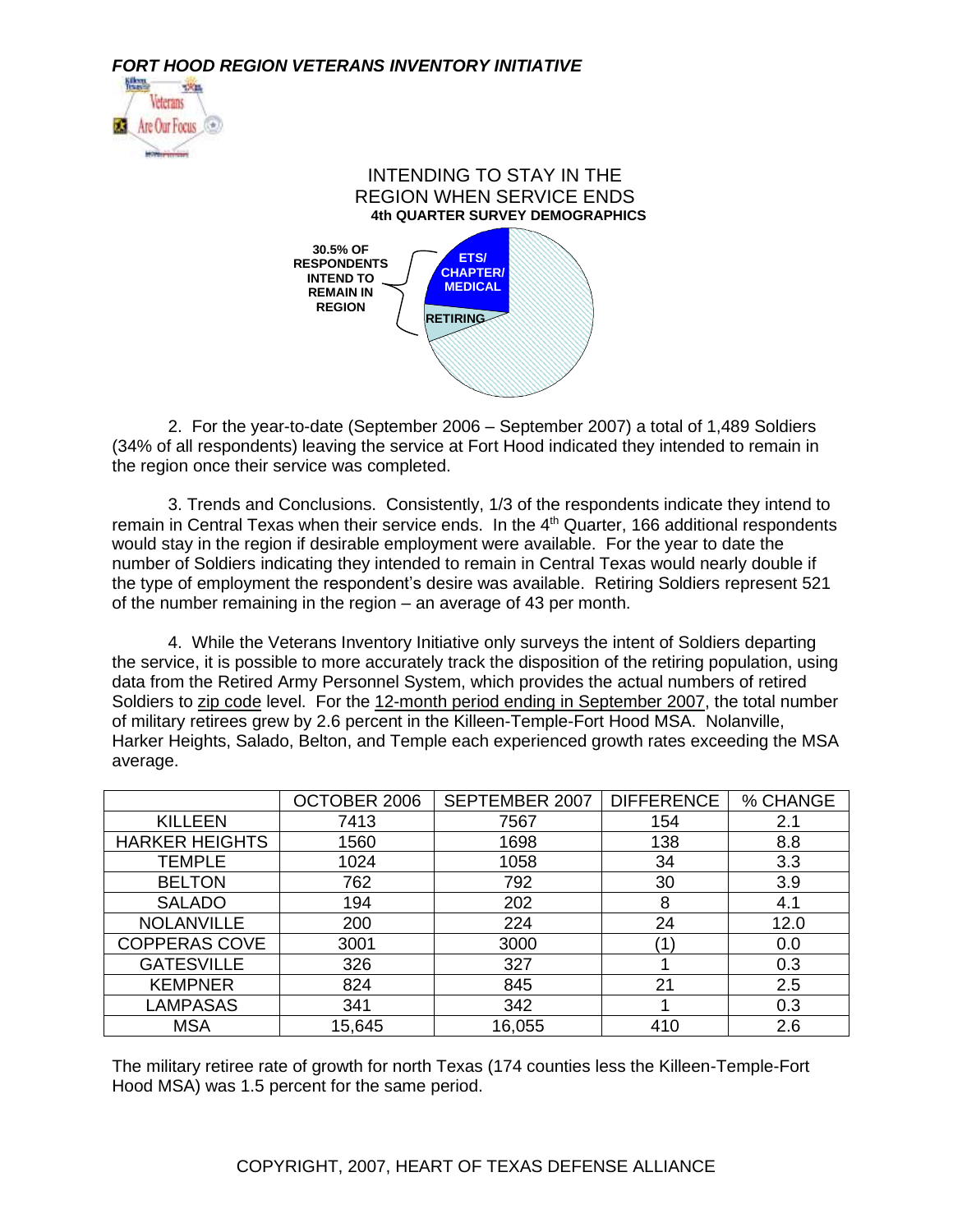

The data for rates of growth remains consistent this quarter, compared to previous data. However, the number of retirement-eligible Soldiers indicating they intend to remain in the region after retirement for survey purposes (which may be up to two years before they retire) appears to be higher (by approximately 1/3) than the number actually staying. We will continue to monitor retiree data during 2008 to determine the potential relationship between intent and fact. It is possible that the intent to stay may erode as the actual retirement date approaches. The survey data clearly indicates that the availability of desirable employment plays a major role in the intention to remain in the area. The current direct annual economic impact of military retirees and surviving annuitants in the region equates to \$42.6 million.

**D. MILITARY OCCUPATIONAL SPECIALITIES**: Departing Soldiers represented 134 different Military Occupational Specialties. The top five categories/specialties amounted to 55.5 percent of the total responses received. The top two categories (Combat Arms and Logistics Specialist) from the  $3<sup>rd</sup>$  Quarter remained the top two in the  $4<sup>th</sup>$  Quarter. Motor Transport Operators moved from 5<sup>th</sup> position to 3<sup>rd</sup>. Aviation specialists and Wheel Vehicle Mechanics were 4<sup>th</sup> and 5<sup>th</sup>, respectively.



1. **Combat Arms** (142 responses) comprises four separate specialties, listed below, along with the number of respondents. Given the units at Fort Hood (seven Brigade Combat Teams and one Fires Brigade) and deployment cycles, the number of Combat Arms Soldiers leaving the service is predictable. Most, if not all, will be combat veterans of the Iraq/Afghanistan campaigns, which have a distinctive small-unit focus by their nature. Therefore, in addition to the skills listed below, these Soldiers would likely have extensive leadership and staff planning skills that far surpass those of their civilian peers.

a. Infantry (55): member or leader who individually employs small arms/heavy anti-armor weapons in support of combat operations.

b. Artillery (40): operates or supervises high technology cannon artillery weapons, automated tactical data systems, intelligence activities, target processing, radar operations, artillery surveying operations, or meteorological observation.

c. Armor/Cavalry (36): member or leader who employs main battle tanks or cavalry fighting vehicles in combat operations, and performs reconnaissance and security.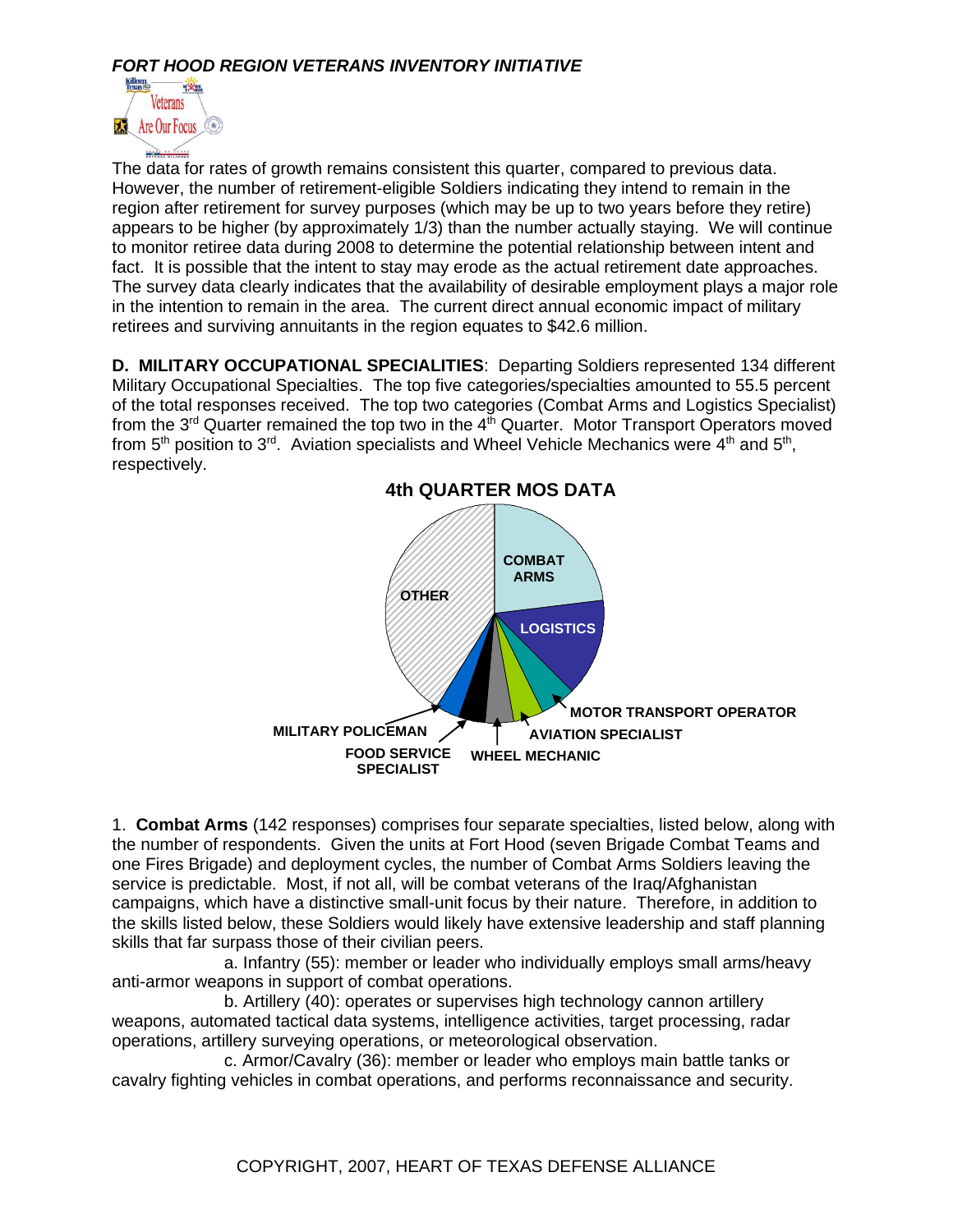

d. Air Defense (11): operates command/control/communications/computer information systems or the lightweight, highly mobile Avenger or medium weight Patriot Air Defense Missile systems.

2. **Logistics Specialist** (90 responses) comprises three separate specialties, listed below, along with the number of respondents in each specialty.

a. Automated Logistical Specialists (92A; 41) supervise and perform management or stock record/warehouse functions pertaining to receipt, storage, distribution and issue, and maintain equipment records and parts.

b. Petroleum Supply Specialists (92F; 26) supervise the receipt, storage, accountability, and cares for dispensing, issuing and shipping bulk or packaged petroleum, oils, and lubricants.

c. Unit Supply Specialists (92Y; 23) supervise or perform duties involving the request, receipt, storage, issue, accountability, and preservation of individual, organizational, installation, and expendable supplies and equipment.

3. **Motor Transport Operator** (33 responses – 88M/N) supervises (truckmaster/dispatcher) or operates wheel vehicles ranging from sedans/High-Mobility Multipurpose Wheel Vehicles (i.e. Humvee) to the Heavy Equipment Transporter (capable of line hauling a main battle tank) to transport personnel and cargo. An overwhelming majority of respondents indicated they possess a Commercial Driver's License (CDL). In addition to drivers, one respondent was a multi-modal transportation management coordinator (88N) who monitors, controls, and supervises the movement of personnel, equipment, and cargo by rail, highway, and water.

4. **Aviation Specialties**. There were 27 respondents representing eleven different enlisted specialties, ranging from aircraft structural repairers to airframe-specific armament/electrical/avionics system repairers. There was one warrant officer Apache (AH-64D) pilot.

5. **Wheel Vehicle Mechanic** (26 responses – 63B) supervise and perform unit, direct support and general support level maintenance and recovery operations on light and heavy wheeled vehicles, their associated trailers and material handling equipment.

Food Service Specialist (25 responses – 92G) and Military Policeman (21 responses – 31B) were the number six and seven most prevalent MOS', respectively

# **E. DESIRED POST-MILITARY SERVICE EMPLOYMENT:**

Respondents are asked to indicate the type (or types) of post-military employment they desire. In order to standardize input for ease of analysis, the survey provides 12 broad categories conforming to industry categories found in the North American Industrial Classification System (NAICS), but respondents may write in and/or amplify any area not listed. The data indicates for all respondents the top four categories of post-service employment desired are:

- 1. Law Enforcement: 180 responses
- 2. Management: 147 responses
- 3. Administrative: 145 responses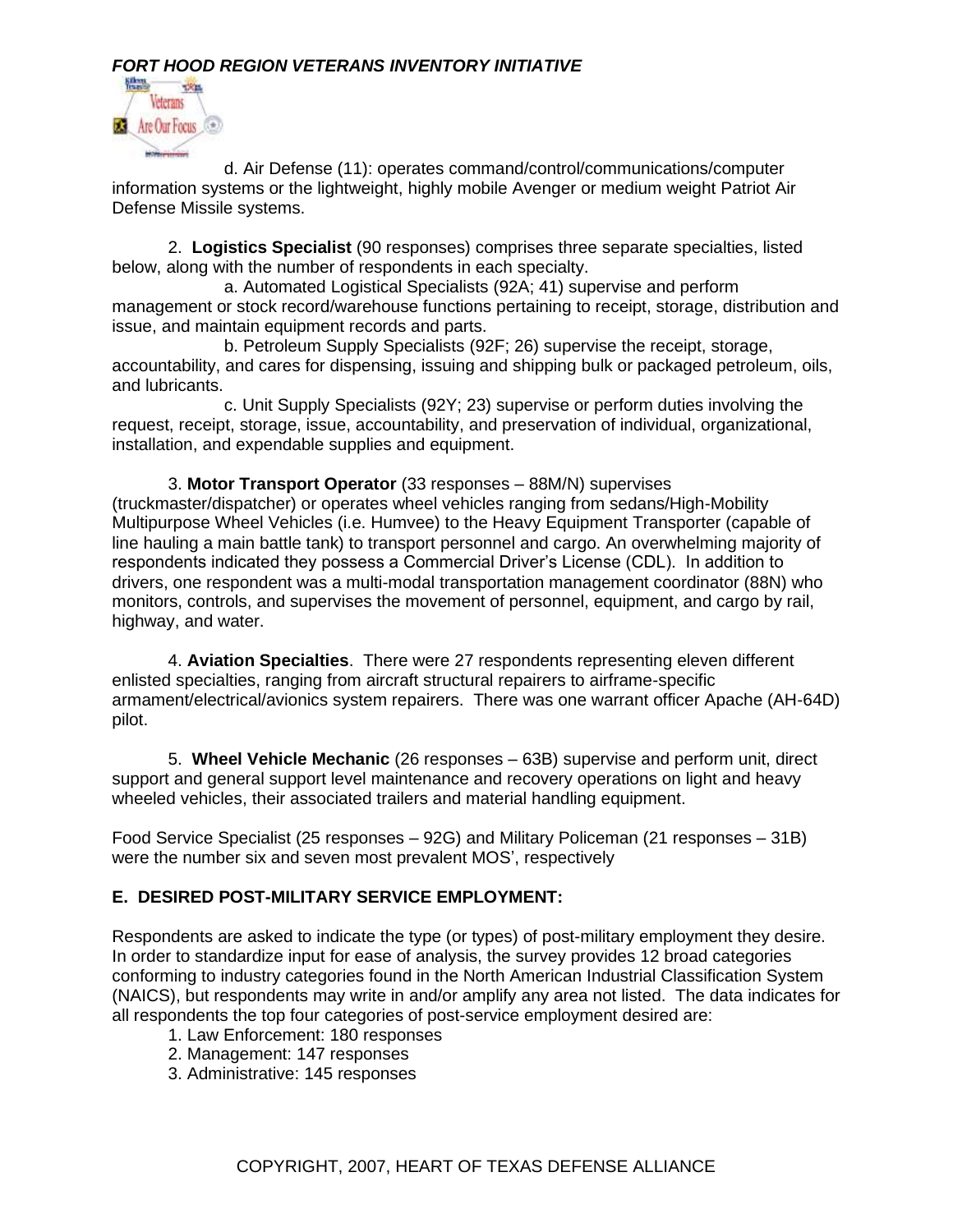

4. Transportation: 115 responses<sup>2</sup>

For only those respondents who are retirement eligible, the top four categories of desired postservice employment are:

- 1. Management: 33 responses
- 2. Education: 25 responses
- 3. Transportation: 21 responses
- 4. Administrative: 19 responses

Officers and Non-Commissioned Officers eligible to retire have spent many years leading increasingly larger and more complex organizations, are graduates of an Army Professional Education system that focuses on developing their leadership skills, and have demonstrated success as a result of their longevity of service. In most cases, their skills would include human resource development, supervision of large numbers of subordinates, fiscal planning, etc. Therefore, Management and Administration are areas of post-service employment that are consistent with their training and experience.

Soldiers leaving the military prior to becoming eligible for retirement have consistently rated Law Enforcement at the top for post-service employment. Given the skills of the predominant Military Occupational Specialties (Combat Arms), a high rate of recent combat experience, and advanced educational attainment of the respondents, a wide range of possibilities available in the Law Enforcement area is apparently appealing. The Transportation area most likely reflects the numbers of Motor Transport Operators and Mechanics responding to the survey.

#### **F. EDUCATION LEVEL OF THOSE REMAINING IN THE REGION:**

Respondents were asked to indicate their highest level of educational attainment. 63 percent of all respondents indicated they had "Some College" or greater. 10 percent have an Associates degree, and eight percent have a Baccalaureate degree. The data depicted below represents only the 175 respondents who indicated they intended to stay in the region upon completion of their service, and is separated by those eligible for retirement and those Soldiers leaving the service that are not retirement eligible.<sup>3</sup>

The data indicates that 100 percent of retirement-eligible respondents who intend on remaining in the region have post-secondary education. 52.3 percent list their highest education level as "Some College", and 28.6 percent have received their Associates degree. 65.4 percent of non retirement-eligible Soldiers have post-secondary education, with 45.9 percent indicating they

<sup>&</sup>lt;sup>2</sup> Employers desiring to hire Fort Hood veterans may post their job announcement on the ACAP website [\(www.acap.army.mil\)](http://www.acap.army.mil/). Large employers with an employment website can post the URL on the ACAP website which will directly link to their employment website. Employers can also coordinate with the Fort Hood Transition Services Manager (Linda Christ at (254)288-6735) to arrange to recruit potential Veteran employees in person Tuesday through Thursday, and briefly address the TAP workshop (industry they represent, skills they are seeking, availability to discuss job opportunities.)

Employers can place a job posting via "Work In Texas" [\(www.workintexas.com\)](http://www.workintexas.com/) – a statewide, internet-based job matching system through the Central Texas Workforce Center (254) 200-2020.

The Texas Veterans Services staff work closely with the Central Texas Workforce Business Services including job development, direct referrals, and military skills-civilian occupations matching. Contact Jerry Butts (Killeen: (254)200- 2026) or Eugene Hall (Temple: (254)773-1607, ext. 4032) for more information.

<sup>&</sup>lt;sup>3</sup> Data is for 42 retirees and 133 non-retirement eligibles;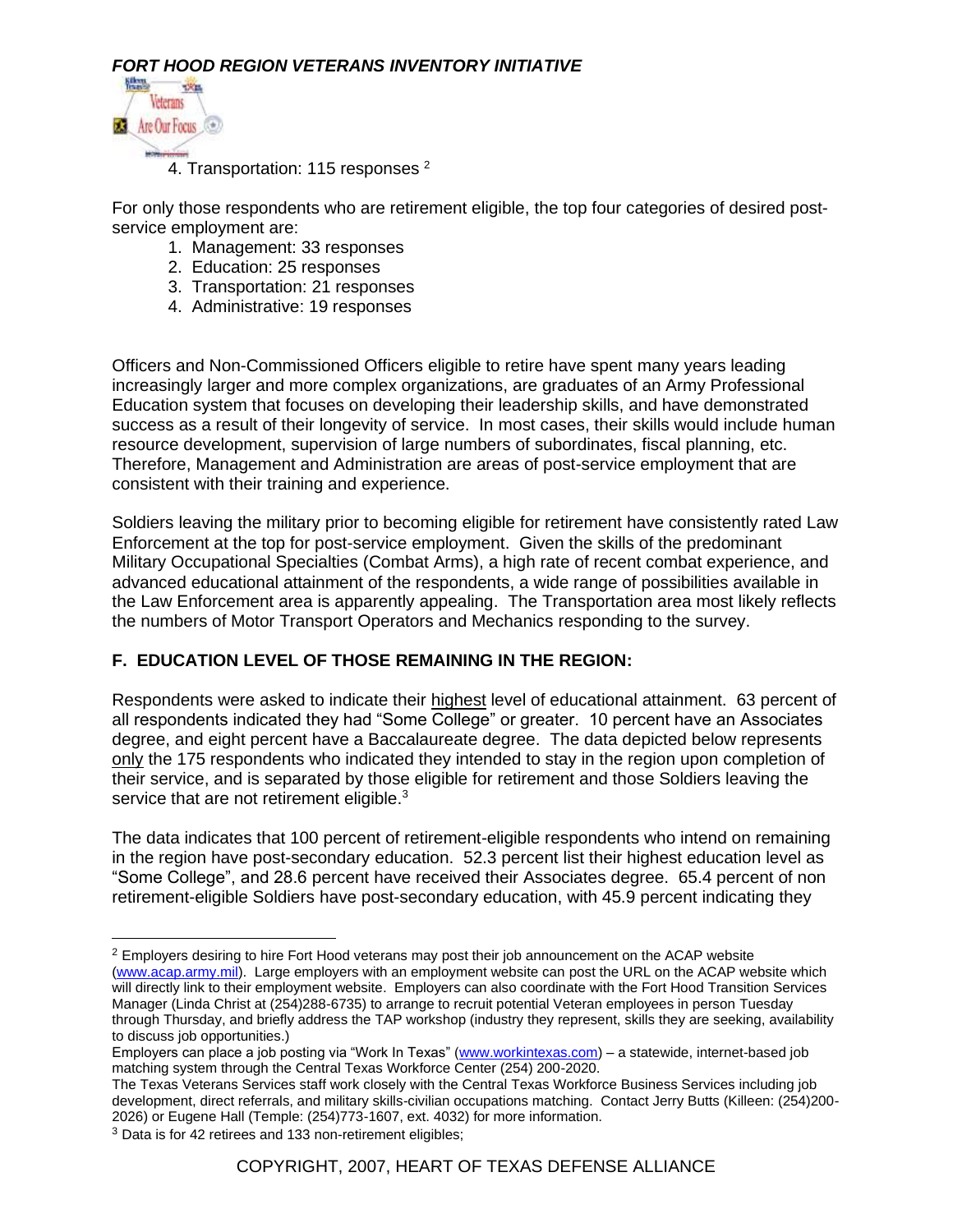





1. When the highest level of educational attained by Soldiers leaving the service at Fort Hood is expressed as a percentage of all respondents (rate of educational attainment) and compared to educational attainment for Bell County Texas and the state of Texas as a whole, the following comparison can be made<sup>4</sup>:



2. Conclusions. The data indicates Soldiers are better-educated than their civilian counterparts in the region and statewide. This is reflective of a high degree of self initiative and demonstrates that Soldiers willingly embrace the notion of lifelong learning. Continuing education is an important component to retention, and it is routine for Soldiers to perform in an increasingly sophisticated and technical operating environment in the execution of their duties. In 2007 there were 5,274 Fort Hood Soldiers enrolled in 12,275 Central Texas College courses (resident and on-line), pursuing Associates Degrees and/or vocational/technical training; this

<sup>4</sup> Source: Texas Higher Education Coordinating Board; also cited on the Texas A&M University Real Estate Center – Market Overview 2006.